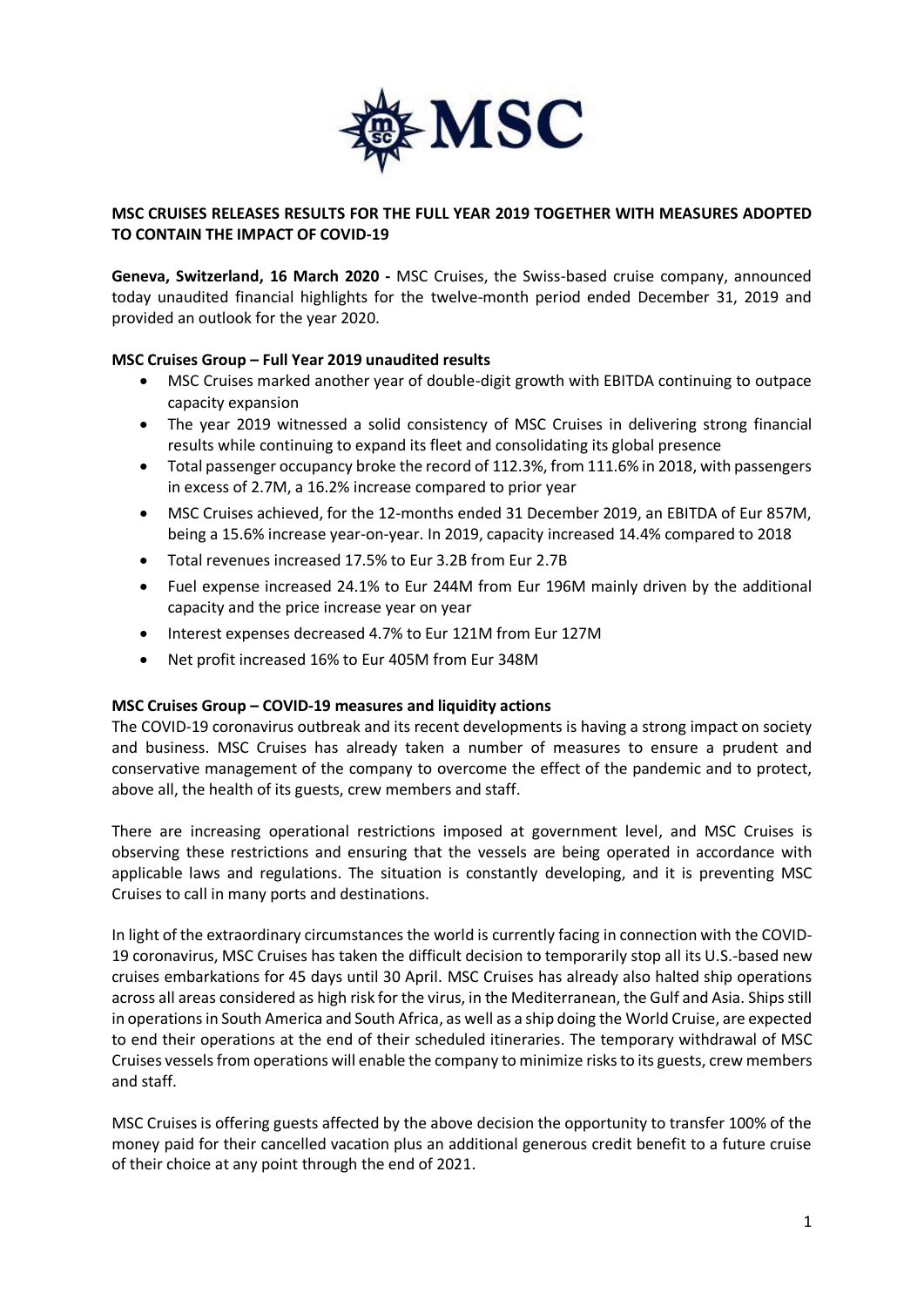

MSC Cruises is putting in place all measures to preserve its cash position and to improve it further. MSC Cruises benefits from a Revolving Credit Facility put in place in Feb 2019 and from other significant sources of liquidity which may be activated in case of further needs, which collectively amount to approx. Eur 900M over and above its cash position as of 31 December 2019 (Eur 183M). Such liquidity, given the size of the company, puts MSC Cruises in the position to overcome the consequences of COVID-19. MSC Cruises is reducing operational expenses through a strong and already committed contingency plan and the operating expenses are also reduced by the temporary cessation of the cruises. MSC Cruises is also collaborating with its key providers and stakeholders to improve its working capital position and is pursuing additional actions by postponing capital expenditures for business initiatives planned in the coming 18 months.

COVID-19 will definitely have an impact on the financial performance of cruise operators, including MSC Cruises. Given the uncertainty regarding the further development of the pandemic and its effects on society and business in general and the cruise industry in particular, MSC Cruises cannot, for the time being, provide guidance on the financial performance for the year 2020.

The cruise business navigated through several adverse events in the past years and demonstrated high resilience to such events. Revenues normalized quickly (within 6-12 months) and none of the past adverse events had a negative long-term impact on the profitability of the underlying cruise business model.